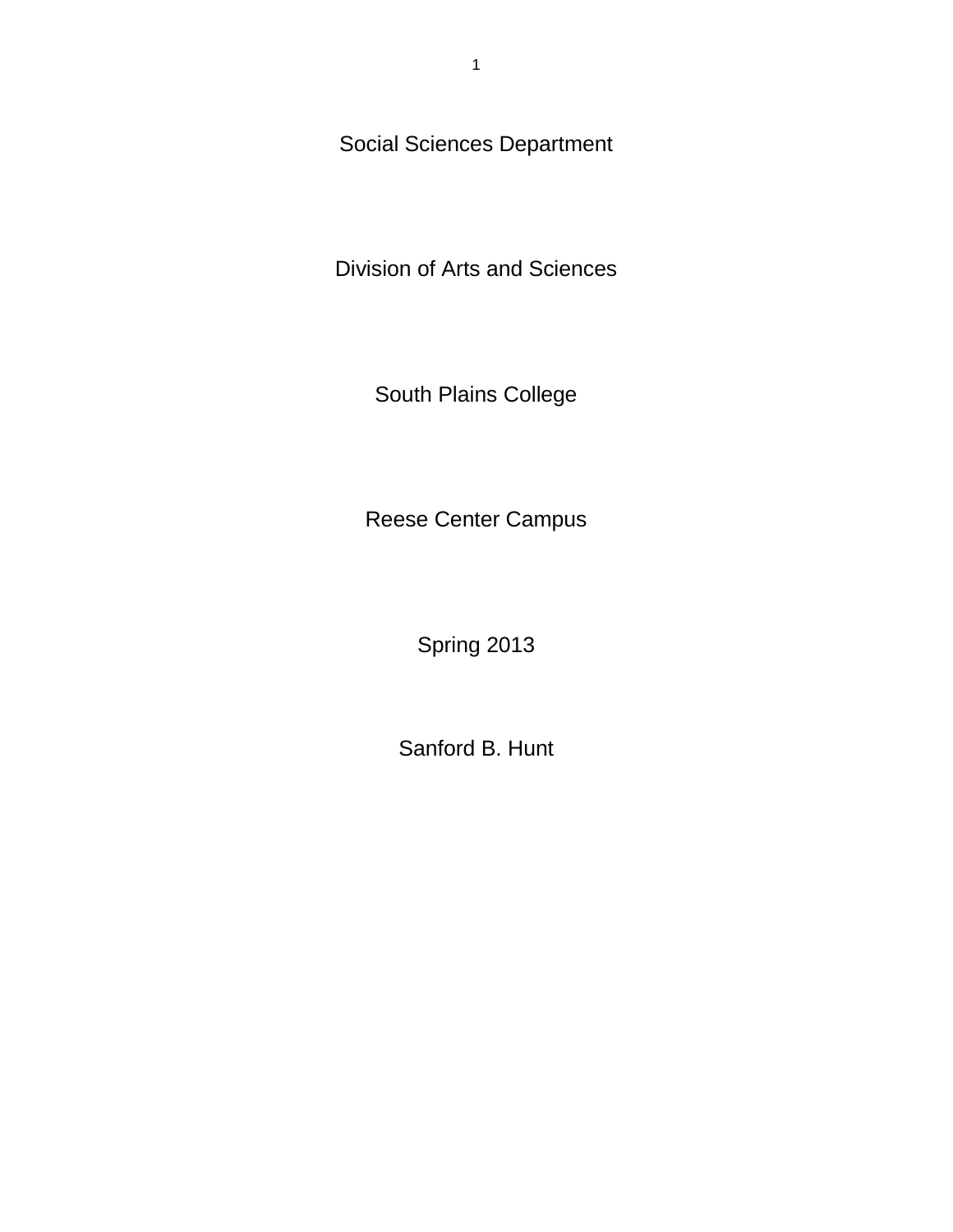#### Common Course Syllabus History 2312: Survey of Western Civilization from 1600

Department: Social Sciences Discipline: History Course Number: HISTORY 2312 Course Title: Western Civilization to 1600 Credit: 3 Lecture, 0 Lab Satisfies a core curriculum requirement? Yes. Prerequisites: TSI compliance in Reading Available Formats: Conventional Campus: Levelland and Reese Textbook: Varies according to instructor. Course Specific Instructions: Each instructor will attach his/her course with specific instructions.

Course Description: This course is a survey of the history of Western Civilization from the later stages of the Age of Discovery through the Industrial Revolutions and Colonial/Imperial Era and the Age of Petroleum to the advent of modern Globalism. Primary emphasis is placed on the development of human political, religious and social institutions that are the components of civilizations.

Course Purpose: To acquaint students with the efforts of humanity to accommodate to an increasingly complex global network of diverse cultures and civilizations and to further develop critical thinking in interrelating the past to the present. The cultural literacy of the student will also be enhanced.

Course Requirements: To maximize a student's potential to complete this course, he/she should attend all class meetings, complete all homework assignments and examinations in a timely manner, and complete all other projects or papers as assigned in the instructor's specific instructions.

Course Evaluation: See the instructor's course information sheet for specific items used in evaluating student performance.

Attendance Policy: Whenever absences become excessive and in the instructor's opinion, minimum course objectives cannot be met due to absences, the student will be withdrawn from the course. Each instructor will have additional information about attendance on his/her course information sheet. Student Learning Outcomes:

Students who have completed this course will be expected to:

- Demonstrate knowledge and understanding of major issues in the history of Western Civilization. Demonstrate knowledge and understanding of cause and effect of major events of the past and examine the interrelation of external and internal forces that shape Western Civilization.
- Understand the nature of history as a fundamental subject in the study of humanity. Evaluate the diversity of interpretations of the past and the quality of evidence for that interpretation.
- Tolerate ambiguity in explanations of the past and realize that historical explanations will often be complex and tentative.
- Apply historical knowledge with caution to current events, seeing common threads of development of the past with the present.

Through course assignments, papers, activities, and assessments, students will:

Demonstrate the ability to read and write clearly and concisely,

Value diversity and differences in people,

Explore relationships of ideas and see their similarities and differences,

Gain a basic understanding of the career fields related in the major,

Assimilate and synthesize information,

Integrate ideas across the curricula, and

Interrelate the past to the present.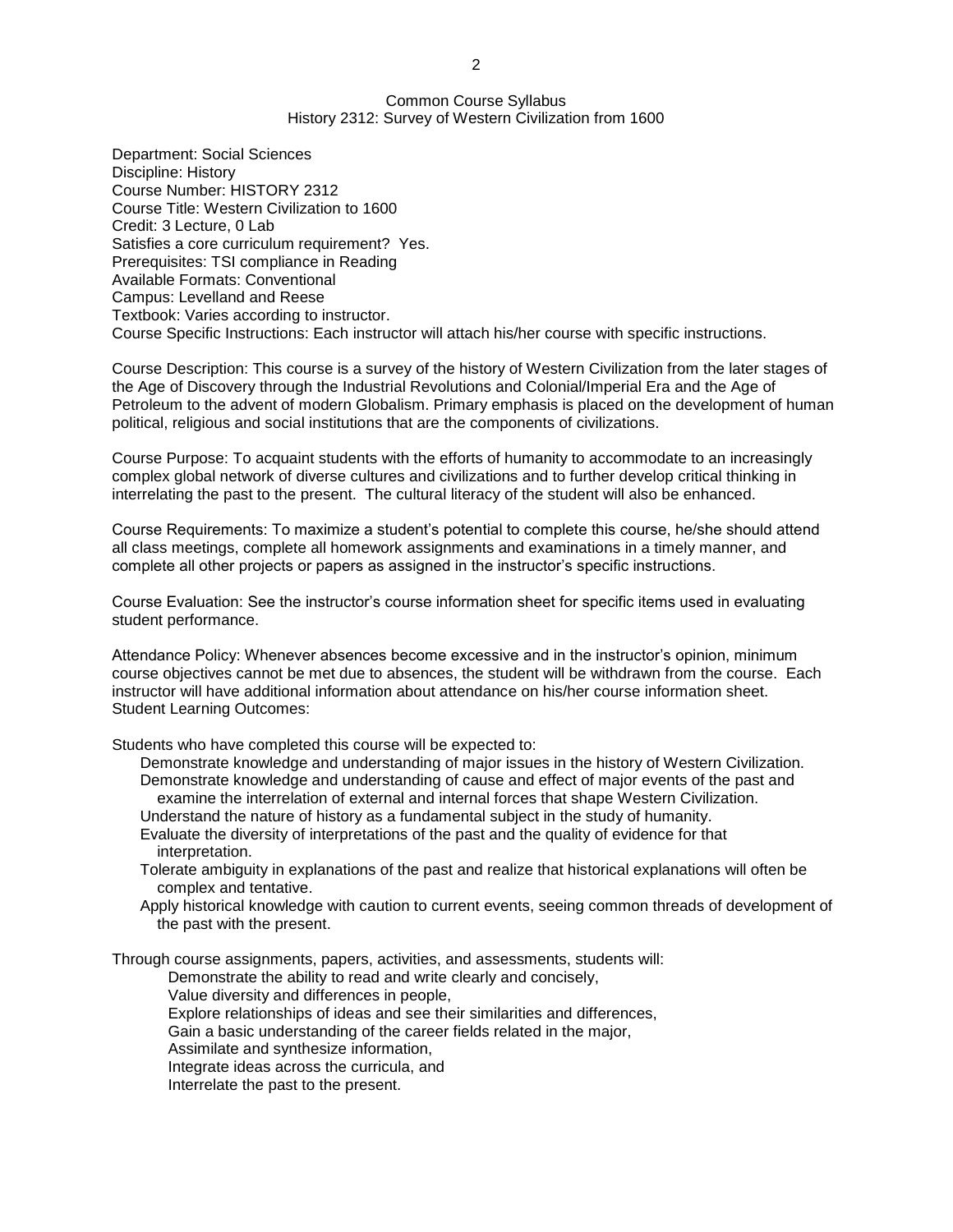### HIST 2322.200 World Civilizations II

Monday - Thursday: 10:00 – 11:55 AM

Room: RC321 Reese Campus

Instructor: S. B. Hunt

Office hours: 0930 – 10:00; Room RC 318F or by appointment.

E-mail: [shunt@southplainscollege.edu](mailto:shunt@southplainscollege.edu)

Required Texts & Materials:

*Western Civilizations: Their History and Their Culture.* Nineteenth Edition. Joshua Cole & Carol Symes. W. W. Norton & Company. ISBN: 978-0-393-61595-1

One 4 gigabyte USB flash drive (aka "jump drive" or "stick drive")

**Course Description**: This course examines the development and interrelationship of civilizations, societies, and states in so-called Western Europe roughly from the end of the socalled Dark Ages up until relatively recent times. The course will trace threads that run through the course of development including but not limited to the effects of religion, commerce, war, race, technology, and environment. The course will also carry the student a step further in understanding of historical research and analysis and mastering the skills needed to separate fact from fiction in terms of recorded history.

**Expected Learning Outcomes**: At the end of the term, you should be able to do the following:

- $\checkmark$  interpret documents from the past and differentiate between primary and secondary sources;
- $\checkmark$  trace the pattern of reciprocal influences between the world's various cultures and regions;
- $\checkmark$  relate technological, political, and sociological developments to their respective time frames;
- $\checkmark$  chronicle the evolution of modern nation states and global socio-economic systems;
- $\checkmark$  present observations, ideas, and analyses orally and on paper in a coherent and organized manner.

**Methods for assessing this expected learning outcome:** written examinations (3 in-terms and a comprehensive final), in-class discussion and challenge, *muddiest point* classroom assessment techniques, graded quizzes, in-class writing, and a brief analytical essay.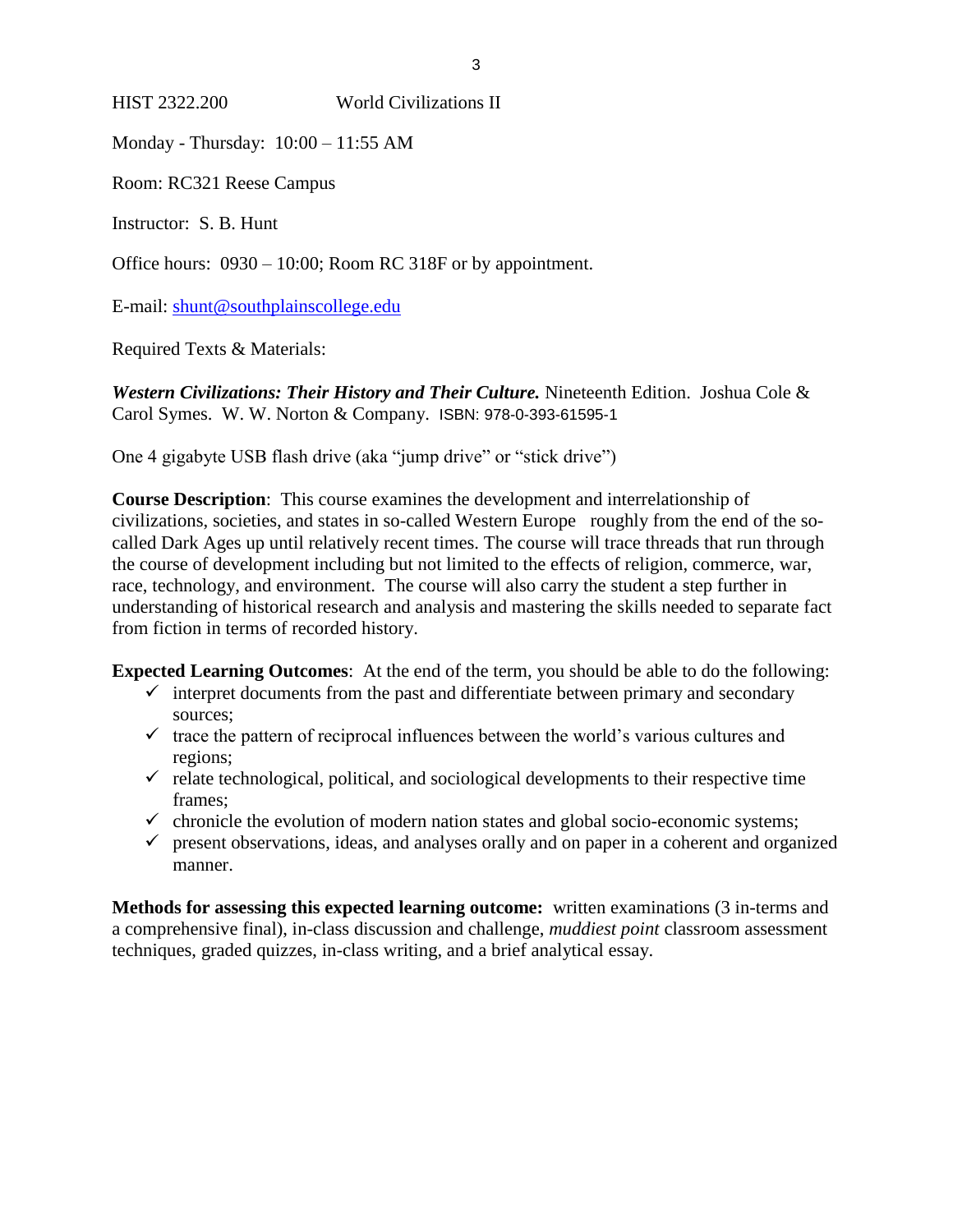#### **GRADING**

The grading scale will be as follows:  $90-100=A$ ;  $80-89=B$ ;  $70-79=C$ ;  $60-69=D$ ; and  $59$  or below  $=$  F. Grades will be assessed on the following:

| Quiz Average:               | 10% | (Overall quiz average: scheduled $\&$ spot quizzes et al) |
|-----------------------------|-----|-----------------------------------------------------------|
| Exams:                      | 70% |                                                           |
| <b>Analytical Essay:</b>    | 15% |                                                           |
| <b>Class Participation:</b> | 5%  |                                                           |

**Attendance:** Regular attendance is mandatory; attendance will be taken. It is in **your best interest** to attend class regularly and on time. Material that will be covered in class goes well beyond the assigned reading, i.e. many questions that will be on exams come exclusively from lectures rather than the book. If you DO miss a class, **y***ou and you alone* are responsible for finding out what you missed from a classmate. I do not repeat lectures in office hours. **More than two unexcused absences can result in a reduction of the final grade by five points per absence; more than 5 absences will result in an automatic F.** A student arriving late or leaving early is subject to being counted absent. Students who have approved absences for athletic or other university sponsored activities should provide a schedule within the first two weeks.

## **SPECIAL CONSIDERATIONS**

**Student Absence for Observation of Religious Holy Days**: A student who is absent from classes for the observation of a religious holy day shall be allowed to take an examination or complete an assignment scheduled for that day within a reasonable time after the absence **if, not later than the fifteenth day after the first day of the semester, the student has notified the instructor of each scheduled class that the student would be absent for a religious holy day.**

**Americans with Disabilities Act:** Students with disabilities, including but not limited to physical, psychiatric, or learning disabilities, who wish to request accommodations in this class should notify the Special Services Office early in the semester so that the appropriate arrangements may be made. In accordance with federal law, a student requesting accommodations must provide acceptable documentation of his/her disability to the Coordinator of Special Services. For more information, call or visit the Special Services Office in the Student Services building, 894-9611 ext. 2529.

*Diversity Statement:* In this class, the instructor will establish and support an environment that values and nurtures individual and group differences and encourages engagement and interaction. Understanding and respecting multiple experiences and perspectives will serve to challenge and stimulate all of us to learn about others, about the larger world and about ourselves. By promoting diversity and intellectual exchange, we will not only mirror society as it is, but also model society as it should and can be.

I will accommodate students who have the appropriate documentation of disability. Whatever the problem, we will work together to find a solution. Please speak to me during the first week of classes and arrange for documentation immediately if you have not already done so.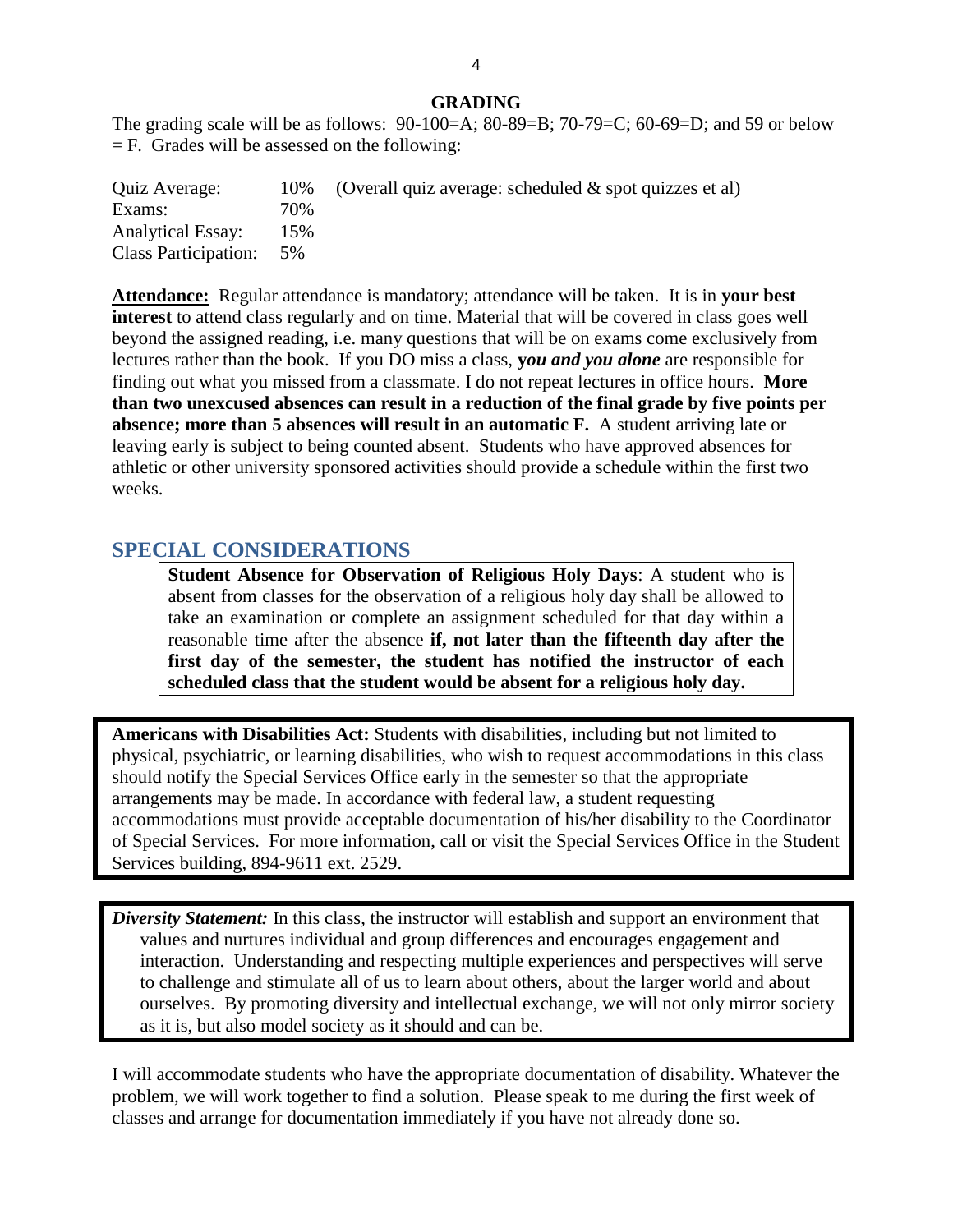## **GENERAL POLICIES**

- **BEHAVIOR IN CLASS: Students are expected to be considerate of one another** as well as of the instructor. Conduct that interferes with other students' right to learn will not be tolerated. Feel free to bring non-alcoholic beverages to class. Please **do not** eat food or read newspapers. **Turn off cell phones before class.**
- **GETTING HELP:** Office hours are listed at the top of this page. Come see me if you have a problem with reading, lecture, or assignments. If you are having difficulty of any sort, the sooner you ask for help, the easier the solution to your problem. If you come in at the last minute, all I will be able to do for you is offer tissues to wipe your eyes. Whatever the problem, ask for help. There are no stupid questions. If you don't know----ask.
- **HONESTY:** Honesty is the expected standard. **Plagiarism and cheating** will not be tolerated and can be grounds for dismissal from the college or lesser action. Appropriating another person's ideas or words and presenting them as your own in any of your written work is theft. If you are unsure of how to document a piece of evidence in an assignment, ask me or look at a writing style manual before the assignment is due. Incidents of plagiarism or cheating on examinations will result in failure of the course and other potential consequences at the discretion of the college administration.

# **ANALYTICAL PAPERS**

Some history classes have long essay questions on their exams; some require formal term papers. This class combines a minimal degree of independent study, reading, and analysis into a relatively painless exercise that I call "analytical essays." While you **do** have to read a book, **you** choose the book, there is much less time wasted on deciding what to write, and there is a greater opportunity to get help, revise and earn an excellent grade. Directions and a more detailed explanation of the essay can be found on Blackboard in the course

#### **The grade on this will constitute 15% of your overall grade for this course.**

| Book selection deadline:   | 17 July (request approval no later than 11:30 PM) |
|----------------------------|---------------------------------------------------|
| Final submission deadline: | 4 August (no later than 11:30 PM)                 |